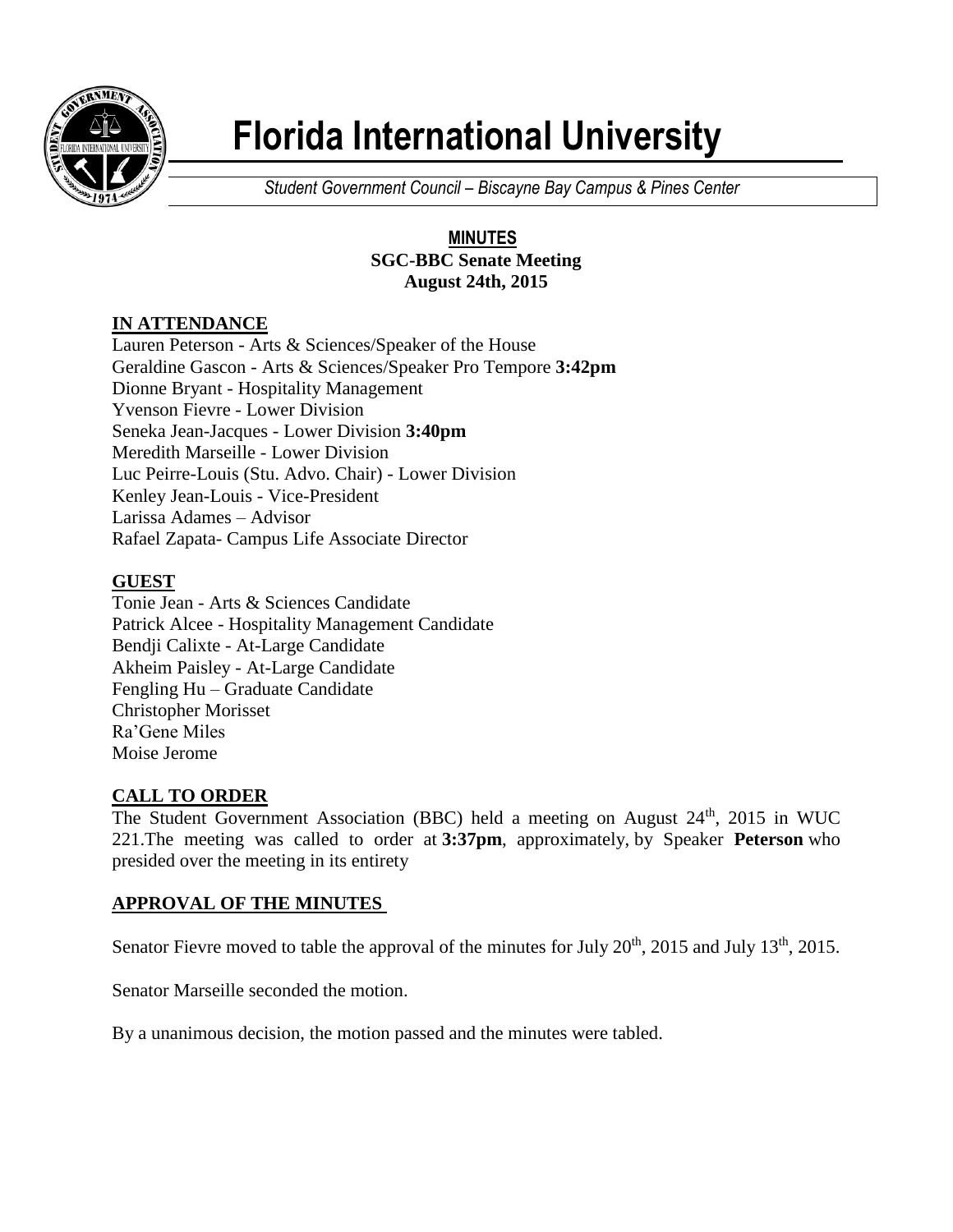#### **SENATE SPEAKER REPORT**

- Speaker Peterson welcomed everyone and stated that she is excited for the semester to begin.
- Speaker Peterson said she would like to focus on better communication between council members and would like senators to contact her personally regarding any attendance issues.
- Speaker Peterson reminded everyone to collect their SGA shirts from the front desk.
- Speaker Peterson requested everyone's attendance at SGA events, which are mandatory for all council members.
- Speaker Peterson reminded everyone of the beginning of office hours next week, and to complete the class schedule form and checklist for Advisor Adames.

#### **SPEAKER PRO-TEMPORE REPORT**

No Report

#### **VICE PRESIDENT REPORT**

- Vice President Jean-Louis hoped everyone had a great weekend and thanked those who attended the Freshman Convocation this past weekend.
- Vice President Jean-Louis stated that he would like to begin working on the SGA Street Team to have better communication with students and promote SGA. He encouraged members to join and stated that he will be emailing council members to sign up.

#### **ADVISOR REPORT**

- Advisor Adames welcomed everyone to a new semester.
- Advisor Adames reminded the council of the deadline to turn in their office hours and class schedules, which is next Friday. Council members can either complete this through Dropbox or turn in a printed copy to the front desk.
- Advisor Adames requested council members to sign up for the upcoming Orgsync training session on September 15, 2015 from 3pm to 4pm in the SGA conference room. She stated that SGA will use Orgsyc more frequently from now on, so the training session will be beneficial for those who are able to attend.
- Advisor Adames stated that Dr. Arneson has asked for help with the Ask Me stations, and requested to council members to sign up.
- Advisor Adams reminded the council of the upcoming SOC Mixer, which is a great way for council members to network and get to know other students and club members.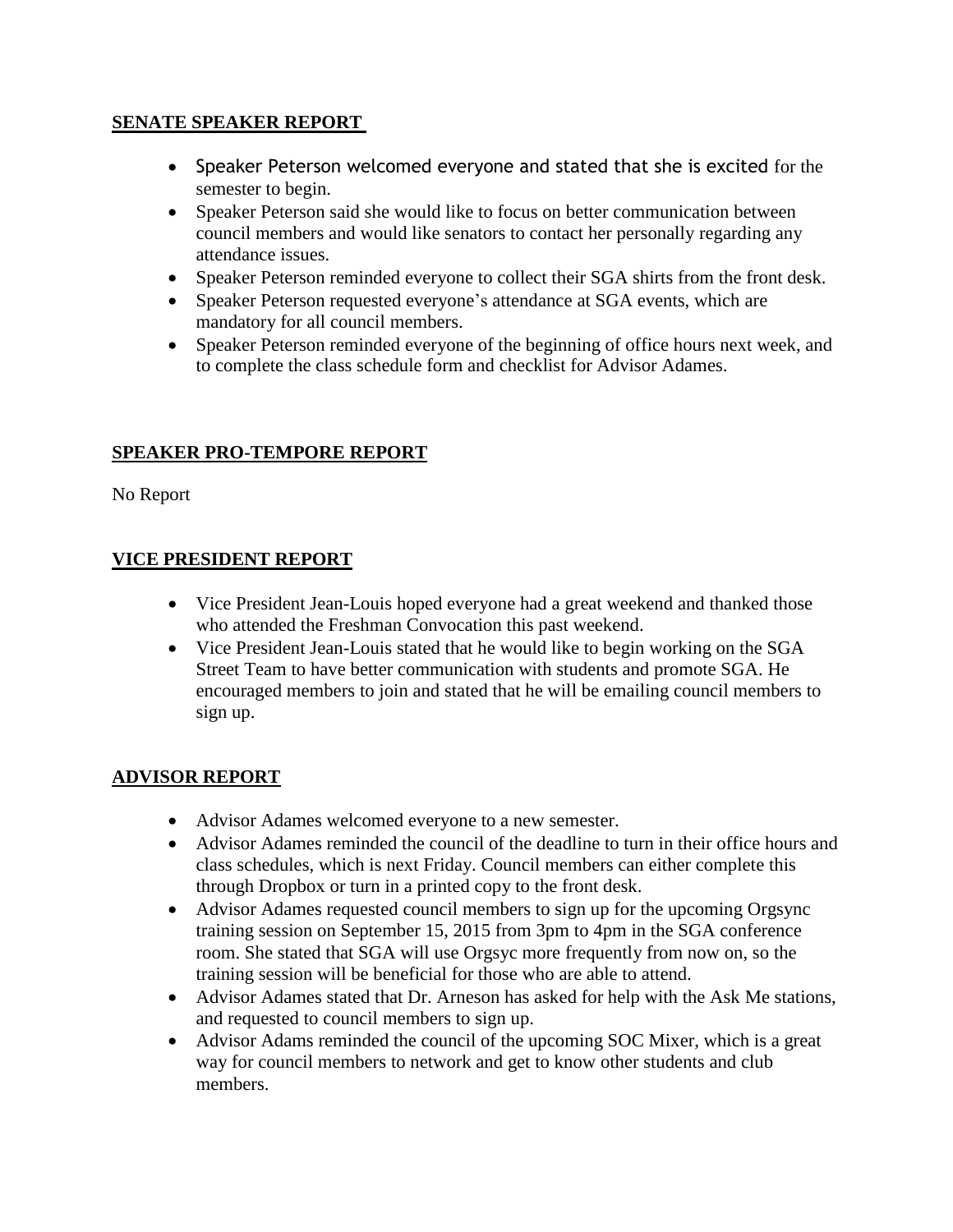- Advisor Adames stated that SGA day will be held on September  $2<sup>nd</sup>$ , in Panther Square and on the 3<sup>rd</sup> floor of WUC. She asked the council members to please wear SGA polo shirts, and to please attend the mandatory event and help set up.
- Advisor Adames asked the council to please visit the Bay View housing table to advocate for housing at BBC.

#### FINANCE CHAIR Report

- Senator Marseille introduced her self as the new Finance Chair.
- Senator Marseille stated she would be updating the SGA website and also would like to recruit more council members for the Finance committee.

#### RLJ CHAIR REPORT

No Report

### OPERATIONAL REVIEW CHAIR REPORT

No Report

### INTERNAL RELATIONS CHAIR REPORT

No Report

#### STUDENT ADVOCACY CHAIR REPORT

• Senator Pierre-Louis informed the council of his plans to survey the student body regarding food options at BBC, especially due to the upcoming inauguration of the Bay View Dorms in the Fall of 2016. This survey will go out on the 3<sup>rd</sup> week of the Fall Semester and is intended to provide better and more food options for students.

#### **NEW BUSINESS**

**A.** Hospitality Management Senator Appointment – Patrick Alcee

Mr. Alcee introduced himself and said he would like to become a Hospitality Management Senator for SGA. He would like to create awareness of the many resources available in the Hospitality Building and extend those resources to other students.

Senator Fierve moved to appoint Mr. Alcee as Hospitality Management Senator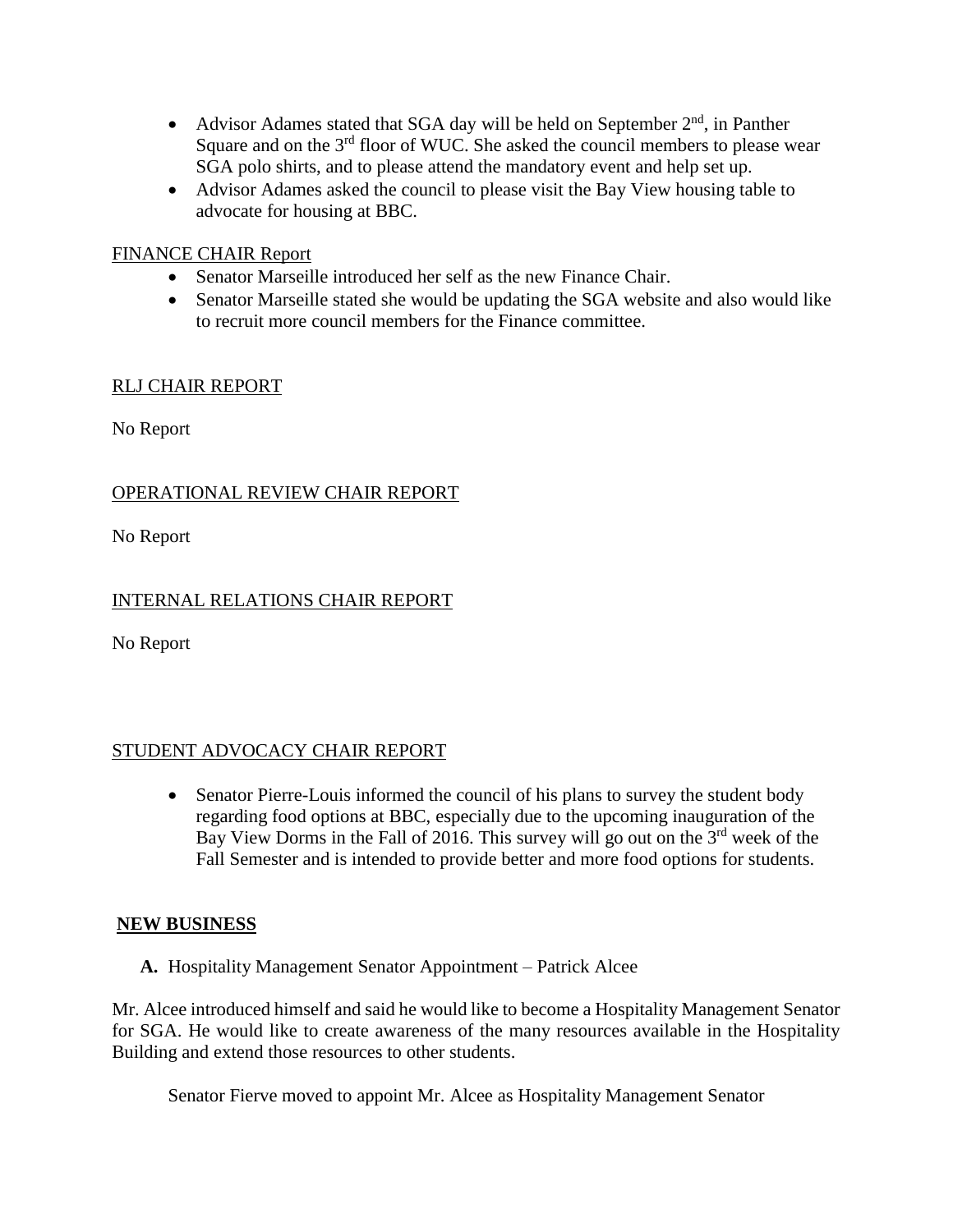Senator Pierre-Louis seconded the motion.

Roll Call Vote:

Senator Marseille - Yay Senator Fierve - Yay Senator Pierre- Louis - Yay Senator Jean-Jacques - Yay Senator Bryant - Yay Senator Gascon - Yay Senator Peterson - Yay

By a vote of 7/0/0/ Patrick Alcee was appointed Hospitality Management Senator

**B.** Arts and Sciences Senator Appointment – Tonie Jean

Ms. Jean said she is currently a sophomore majoring in Biology. She stated that she is very outspoken, organized, and will be able to encourage others to become involved. She knows that she will be able to balance her schedule and make time for SGA.

Senator Marseille moved to appoint Ms. Jean as Arts and Sciences Senator. Senator Jean-Jacques seconded the motion.

Roll Call Vote:

Senator Marseille - Yay Senator Fierve - Yay Senator Pierre- Louis - Yay Senator Jean-Jacques - Yay Senator Bryant - Yay Senator Gascon - Yay Senator Peterson - Abstain

By a vote of 6/0/1 Tonie Jean was appointed as Arts and Sciences Senator

**C.** At-Large Senator Appointment – Bendji Calixte

Mr. Calixte stated that he is a former member of SGA and after experiencing a life changing event, he realized that his purpose in life is to help others because "If you are not living to make others' lives better, then you are wasting your time". Therefore, he would like to re-join SGA to continue helping students. He would like to make it his duty to communicate better with the council. Mr. Calixte said the potential of BBC is great, where there is a family atmosphere. He knows that Bay View housing will make a great impact on campus, and as a people person, he can connect and share his ideas with the students on campus, as well as the council.

Senator Fievre moved to appoint Mr. Calixte as Senator At-Large.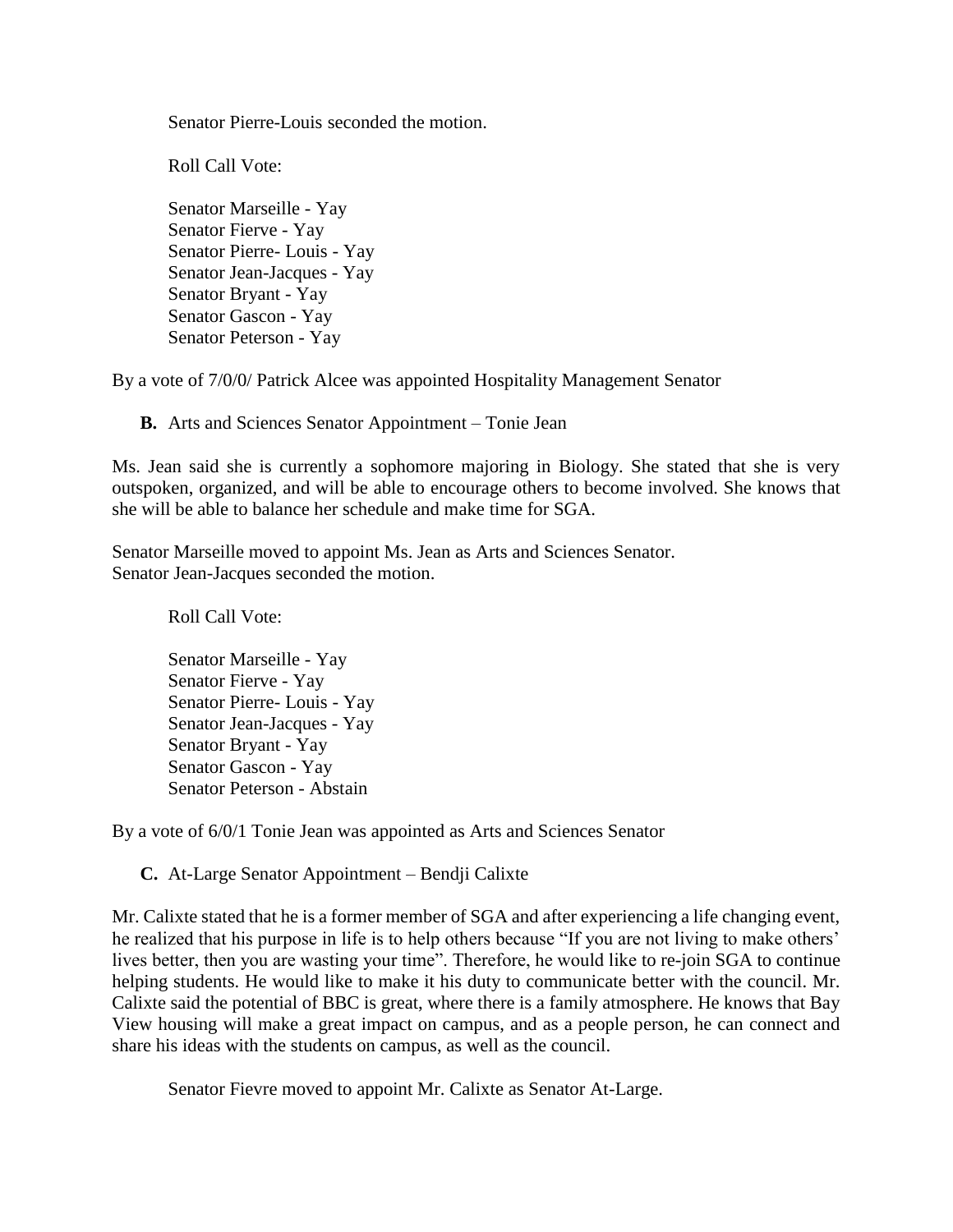Senator Bryant seconded the motion.

Roll Call Vote:

Senator Marseille - Yay Senator Fierve - Yay Senator Pierre- Louis - Yay Senator Jean-Jacques - Yay Senator Bryant - Yay Senator Gascon - Abstain Senator Peterson – Yay

By a vote of 6/0/1, Bendji Calixte was appointed as the Senator At-Large

**D.** At Large Senator Appointment – Akheim Paisley

Mr. Paisley stated that he loves SGA, and BBC has become his second home. Mr. Paisley would like to be granted the honor of re-joining SGA. He would like to improve the communication between the students on campus and SGA, especially due to the major changes occurring on campus.

Senator Pierre-Louis moved to appoint Mr. Paisley as Senator At-Large. Senator Gascon seconded the motion.

Roll Call Vote:

Senator Marseille - Yay Senator Fierve - Yay Senator Pierre- Louis - Yay Senator Jean-Jacques - Yay Senator Bryant - Yay Senator Gascon - Yay Senator Peterson – Yay

By a vote of 7/0/0, Akheim Paisley was appointed as Senator At-Large.

**E.** Hospitality Management Senator Appointment – Fengling Hu

Ms. Hu introduced herself as a Graduate Student majoring in Hospitality Management. She stated that she is interested in law and would like to join SGA. Ms. Hu said she is from China, where the culture is very different than the USA. She would like to help SGA and would like to help with graduate student scholarships.

Senator Marseille moved to appoint Ms. Hu as Hospitality Management Senator. Senator Jean-Jacques seconded the motion.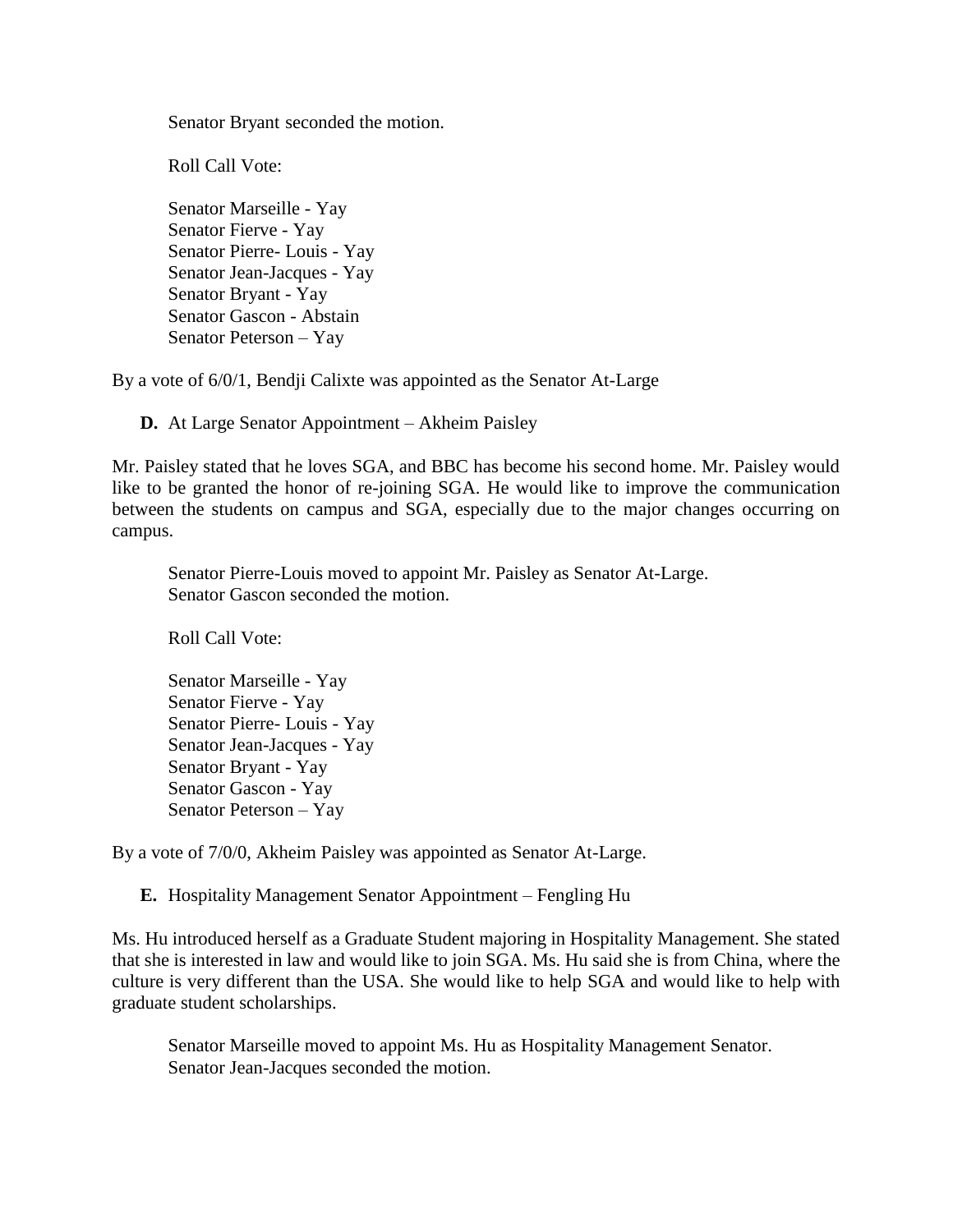Roll Call Vote:

Senator Marseille - Yay Senator Fierve - Yay Senator Pierre- Louis - Yay Senator Jean-Jacques - Yay Senator Bryant - Yay Senator Gascon - Yay Senator Peterson - Yay

By a vote of 7/0/0, Fengling Hu was appointed as Hospitality Management Senator.

Senator Paisley and Senator Calixte requested Points of Personal Privilege. The Points of Personal Privilege were granted.

#### **F.** Internal Affairs Chair vote

• Speaker Peterson stated the Internal Affairs chair is in charge of making sure everyone is keeping track with their time cards, schedules, and attendance. She said all members are required to join two committees.

Senator Jean nominated herself for Internal Affairs Chair.

- Senator Jean said she is organized and very knowledgeable of Microsoft Excel and various computer programs. She said she is understanding and capable of staying on top of everyone.

Senator Jean-Jacques nominated herself as Internal Affairs Chair.

Senator Jean-Jacques said she very organized and goes by the book. She said she is also nice, understanding, and will be able to properly communicate with everyone to ensure everything runs smoothly and issues are resolved.

Senator Fievre moved to discuss the Internal Affairs Chair posotion. Senator Marseille seconded the motion.

The motion was passed with unanimous acclamation.

The senators discussed the responsibilities of the Internal Affairs Chair. The Chair is required to review senate reports to make sure they are up to par.

Senator Marseille moved to end the discussion and begin voting. Senator Jean Jacques seconded the motion.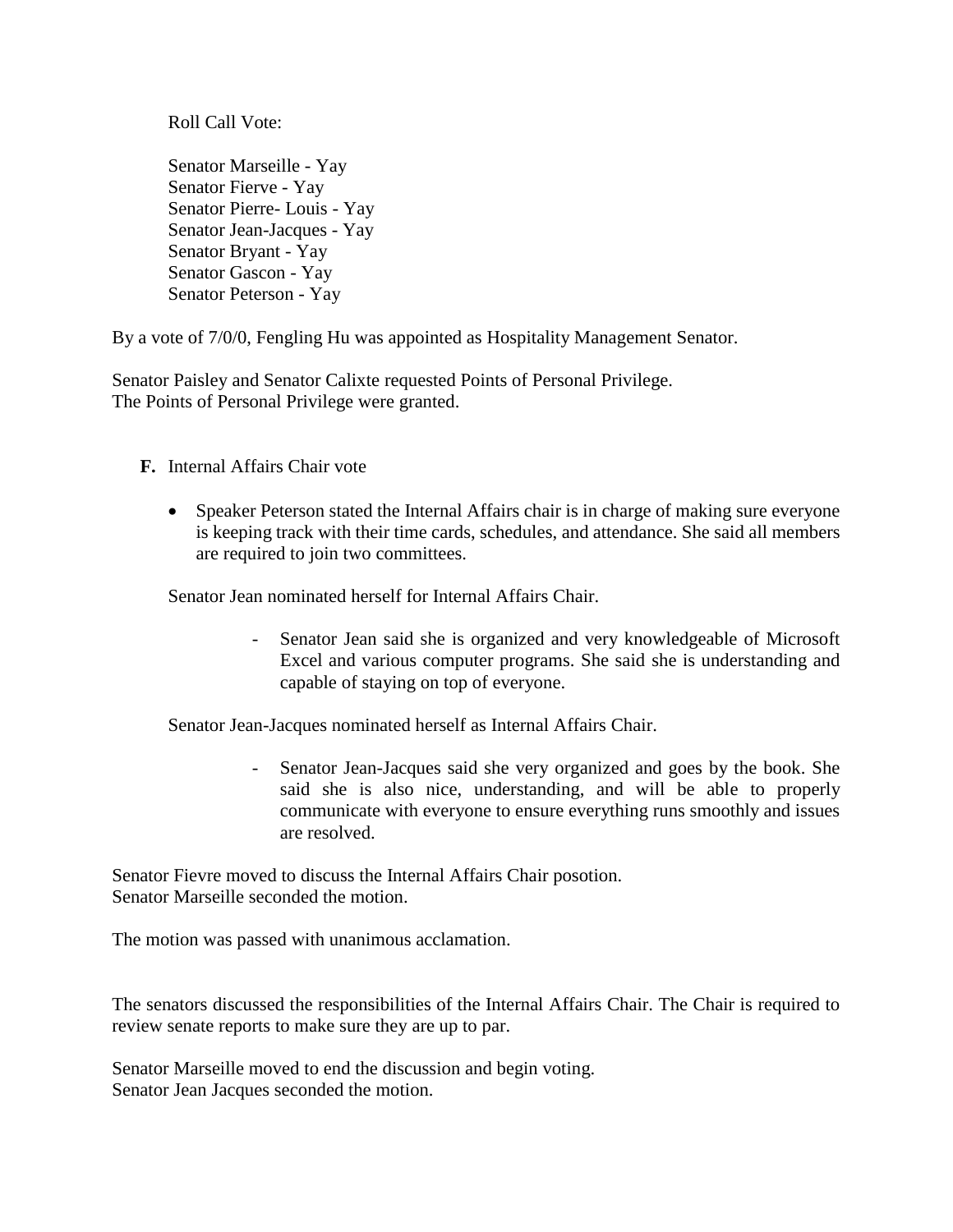The motion was passed with unanimous acclamation.

Roll Call Vote

Senator Marseille - Tonie Senator Fierve - Tonie Senator Pierre- Louis - Tonie Senator Jean-Jacques - Seneka Senator Bryant - Tonie Senator Alcee - Tonie Senator Jean - Tonie Senator Calixte - Tonie Senator Paisley - Abstain Senator Hu - Seneka Senator Gascon - Seneka Senator Peterson – Seneka

By a vote of 7/4/1 Senator Jean was appointed as Internal Affairs Chair.

**G.** Appropriation for Vice President Jean-Louis' Reimbursement

- Senator Marseille said a finance request was made while the Finance Committee was not in session. The request came from Jessica Sanchez to fund the amount of \$358 for the Annual Ecological Society of America Conference. This request was funded by Vice President Jean-Louis' Discretionary Fund.
- Speaker Peterson said at this time, the senate will act as the finance committee to appropriate the funds to be transferred from the Finance Committee's fund back to the Vice President's discretionary fund.

Senator Fievre moved to vote on the reimbursement. Senator Jean-Jacques seconded the motion.

Roll Call Vote